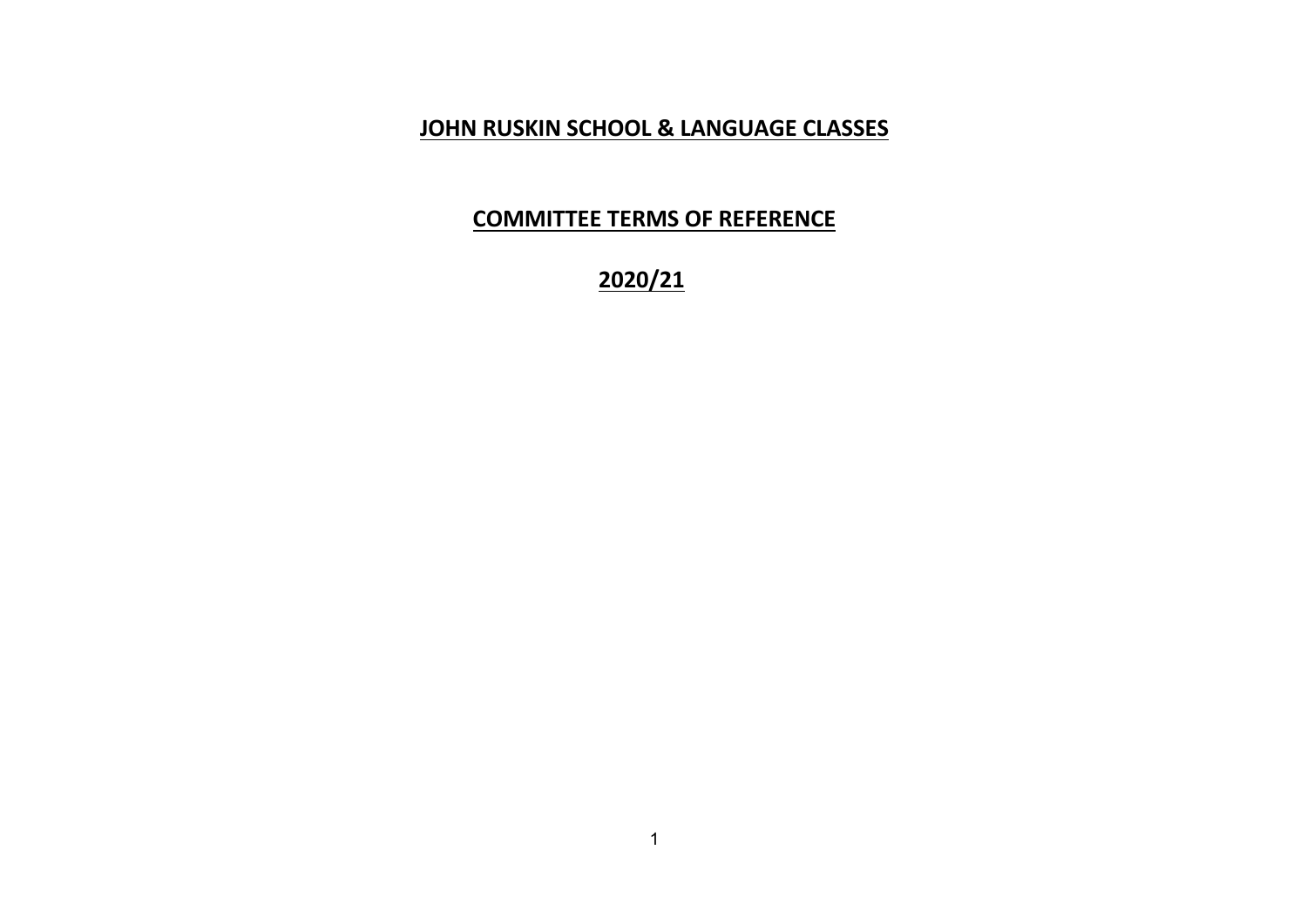# **STAFF / PUPILS SUB-COMMITTEE - TERMS OF REFERENCE**

#### 1. Membership

The membership of the Committee shall be not less than three governors.

# 2. Quorum

The quorum for meetings of the Committee shall be three governors, who are members of the committee.

#### 3. Frequency of Meetings

The Committee shall meet at least once per term.

#### 4. Delegated Functions

- 4.1 To keep under review the school's statutory obligations in relation to the National Curriculum.
- 4.2 To ensure the curriculum is balanced and broadly based.
- 4.3 To monitor school based, local and national performance data and reports (e.g. Raiseonline), evaluating achievement and analysing the performance of different groups and subjects.
- 4.4 To monitor the impact of the use of Pupil Premium funding.
- 4.5 To ensure religious education (RE) and collective worship are provided in accordance with statutory requirements.
- 4.6 To monitor the provision for and evaluate the progress and attainment of vulnerable groups e.g. children eligible for FSM, looked after children, young carers, and evaluate the effectiveness of intervention strategies.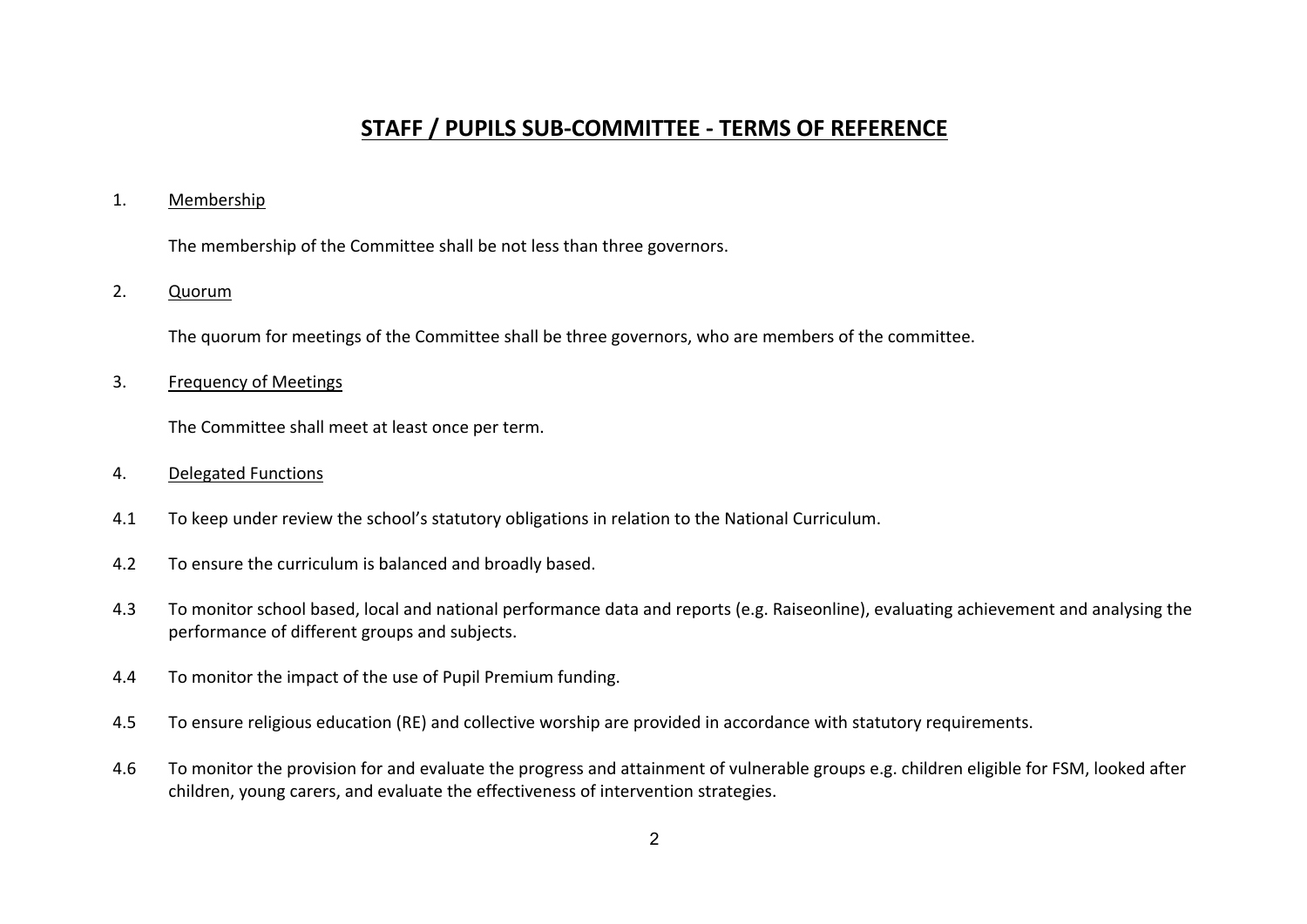- 4.7 To ensure that the school meets the General and Specific Equality Duties in relation to teaching and learning, curriculum, achievement and progress.
- 4.8 To keep under review the school's self-evaluation process.
- 4.9 To monitor the implementation and evaluate the outcomes of the Behaviour Policy.
- 4.10 To monitor pupil attendance and evaluate strategies designed to maximise it.
- 4.11 To ensure the Register of pupils' admission to school and the Register of pupils' attendance are kept in accordance with statutory requirements.
- 4.12 To determine any other matters referred to the Committee by the Governing Body.
- 4.13 To oversee the school's contribution to pupil well-being, including the extent to which pupils feel safe, adopt healthy lifestyles and contribute to the school and wider community.
- 4.14 To monitor pupil attendance and evaluate strategies designed to maximise it.
- 4.15 To monitor and evaluate the engagement of parents with the school, parental views and how these are taken into account and consider ways in which home-school links can be further developed, making appropriate recommendations.
- 4.16 To monitor and evaluate the effectiveness of communications with parents including statutory requirements such as the complaints procedure.
- 4.17 To monitor community links and community use of the school, and evaluate the school's contribution to promoting community cohesion.
- 4.18 To monitor the range of the extended school offer and evaluate its impact.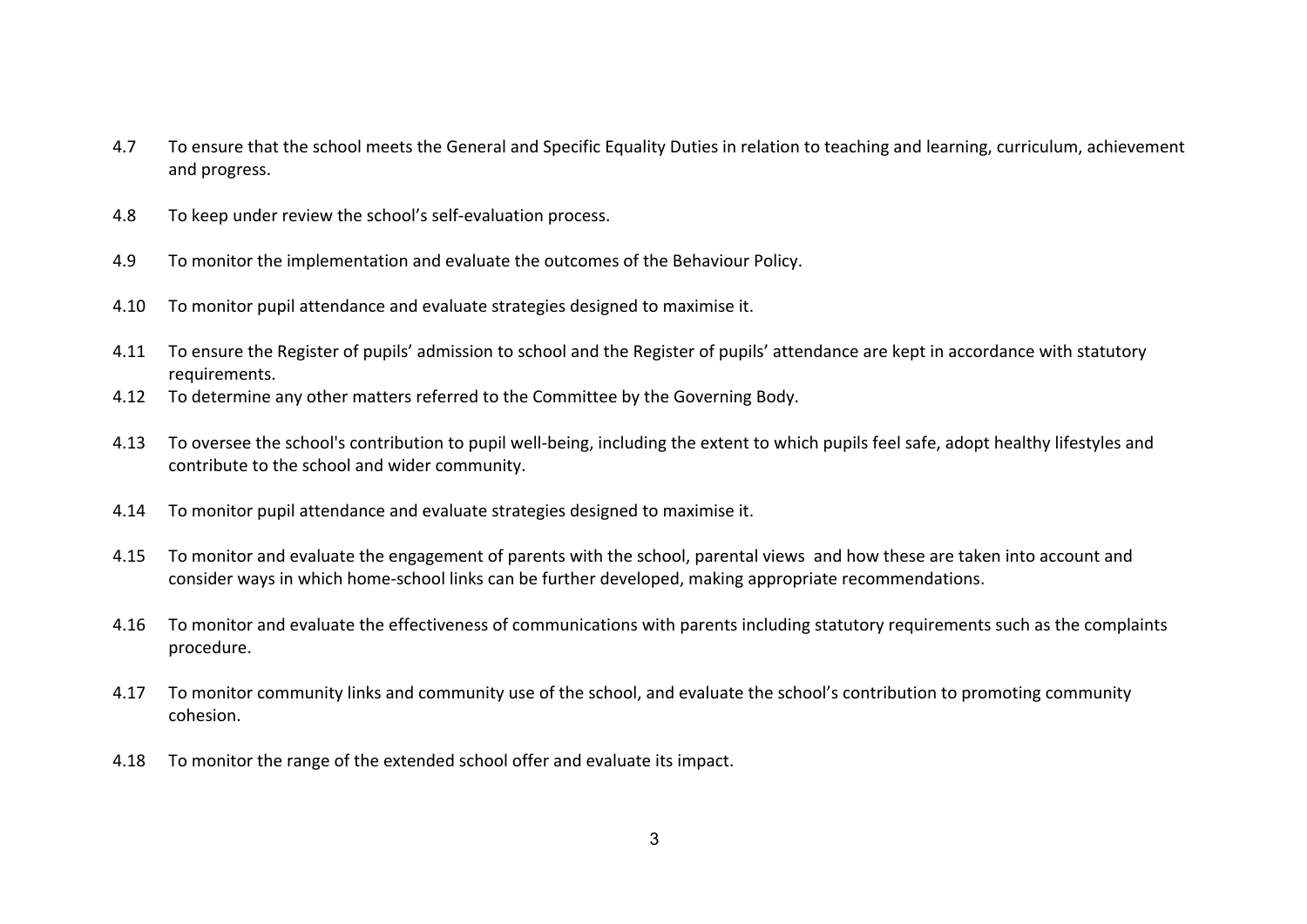### 5. Policies

- 5.1 To ensure an Accessibility Plan is established and recommended to the Governing Body for approval, and is reviewed every three years.
- 5.2 To ensure a Governors' Statement on Behaviour & Discipline is established and recommended to the Governing Body for approval.
- 5.3 To ensure a Sex & Relationship Education Policy is established and recommended to the Governing Body for approval.
- 5.4 To approve the staffing complement and staffing structure (both teaching and non-teaching) for the school.
- 5.5 The Governing Body delegates to the Headteacher the appointment of staff, except to the posts of Headteacher, Deputy Headteacher and Assistant Headteacher. When a vacancy arises for a Headteacher or Deputy Headteacher post a selection panel must be appointed by the full Governing Body in accordance with statutory regulations. The appointment of Assistant Headteachers is delegated to the Resources Committee.
- 5.6 To ensure that provision is made for the continuing professional development (CPD) of staff
- 6. Reporting to the Governing Body
- 6.1 The Committee clerk will send the minutes (or draft minutes) of its meetings to the clerk of the Governing Body for inclusion with the agenda of the next meeting of the Governing Body.
- 6.2 The Committee Chair (or, if the Committee Chair is not present at the full Governing Body meeting, any other member of the Committee who was present at the Committee meeting) shall report to the full Governing Body on any actions undertaken by the committee, as delegated to the Committee by the Governing Body, including but not limited to the approval of any policies.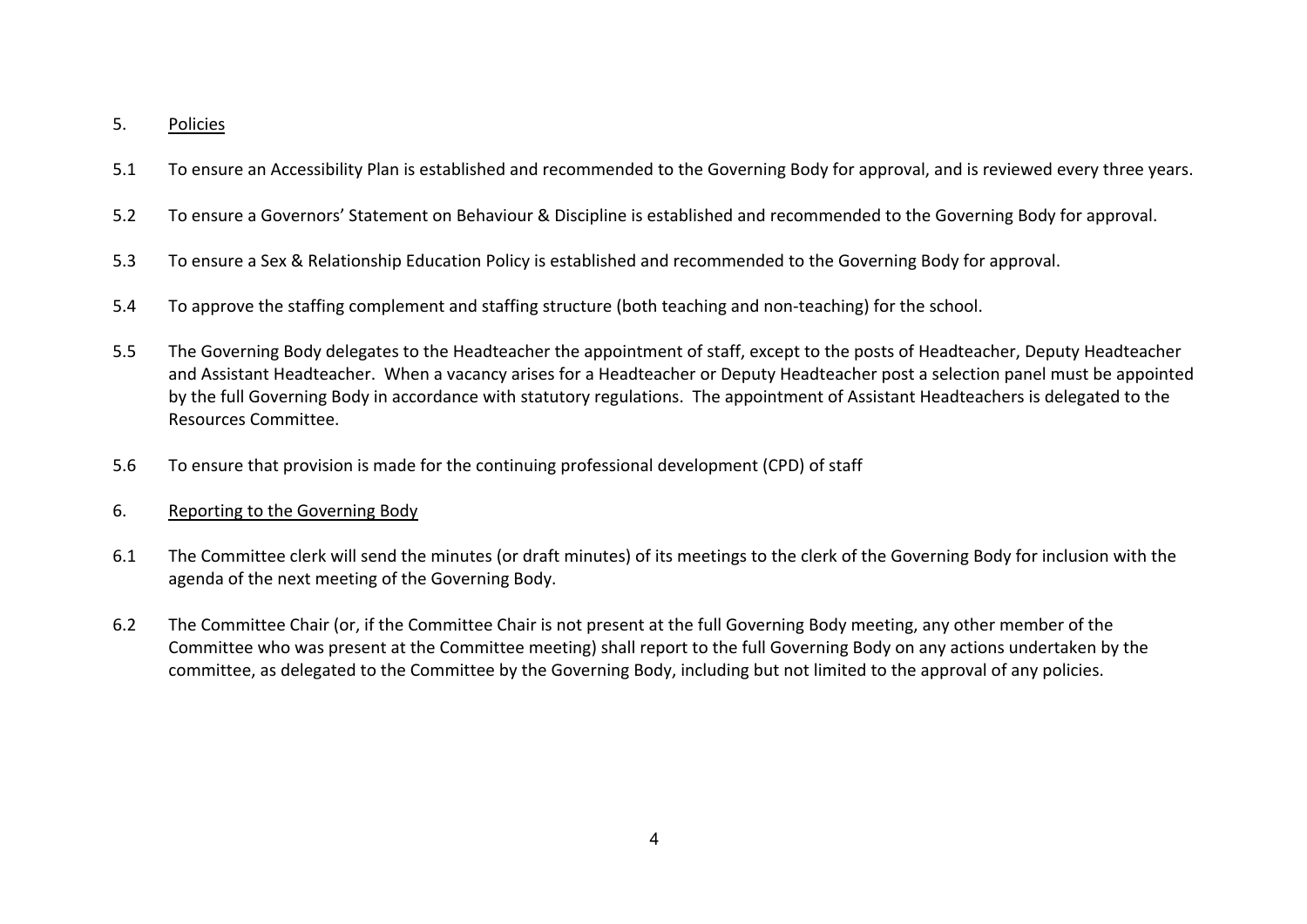# **FINANCE SUB-COMMITTEE - TERMS OF REFERENCE**

#### 1. Membership

The membership of the Committee shall consist of not less than three governors.

# 2. Quorum

The quorum for meetings of the Committee shall be three governors, who are members of the committee.

#### 3. Frequency of Meetings

The Committee shall meet at least once per term.

#### 4. Delegated Functions

#### **Finance**

- 4.1 To oversee the preparation of the annual budget plan and ensure it links to the school development plan priorities.
- 4.2 To approve the budget.
- 4.3 To ensure the school's delegated budget is administered in accordance with the LA's Scheme for Financing Schools.
- 4.4 To ensure the school meets the Schools Financial Value Standard (SFVS) and that the return is submitted to the Local Authority.
- 4.5 To monitor the expenditure of the school's annual budget share.
- 4.6 To monitor Pupil Premium expenditure.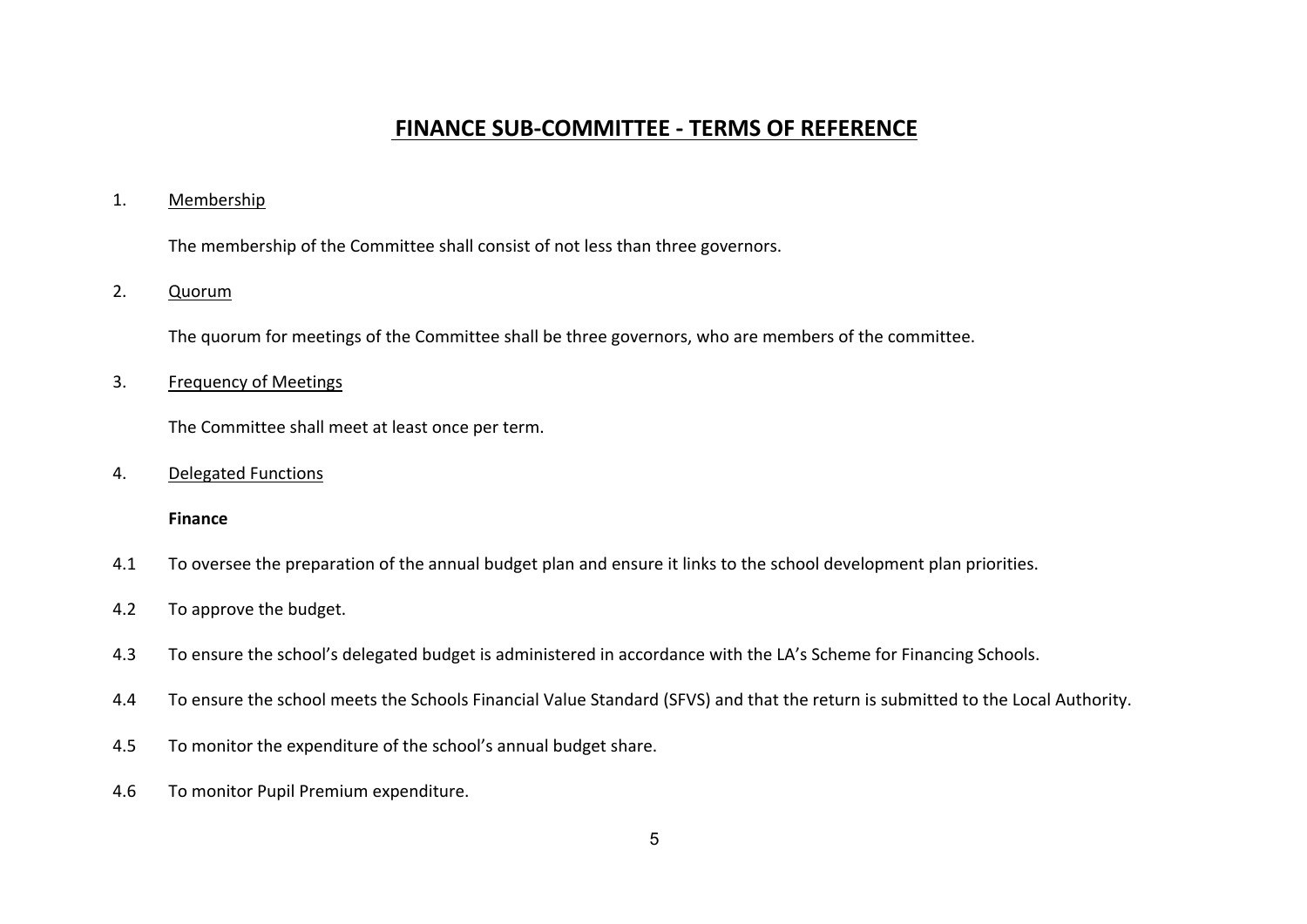- 4.7 To receive reports from the Headteacher and/or the school's finance officer on the school's financial accounts.
- 4.8 To consider any audit report and respond to the recommendations of such reports.
- 4.9 To monitor the expenditure of all voluntary funds kept on behalf of the Governing Body.
- 4.10 To ensure any virements between budget heads are in accordance with the levels set and in accordance with the LA's Scheme for Financing Schools and the School's Scheme of Delegation.
- 4.11 To ensure information required by the School Information Regulations and other statutory sources is published online.

# **Pay**

- 4.23 To carry out an annual salary review of teaching staff (and if appropriate other staff) working at the school.
- 4.24 To consider and make recommendations to the governing body on performance pay awards for teaching staff, the Headteacher and Deputy/Assistant Headteachers.

### **Other**

- 4.25 To determine any other matters referred to the Committee by the Governing Body.
- 5. Policies
- 5.1 To ensure a Charging & Remissions Policy is established and recommended to the Governing Body for approval.
- 5.2 To ensure an Equality Information & Objectives Statement is established and recommended to the Governing Body for approval, and is reviewed every four years.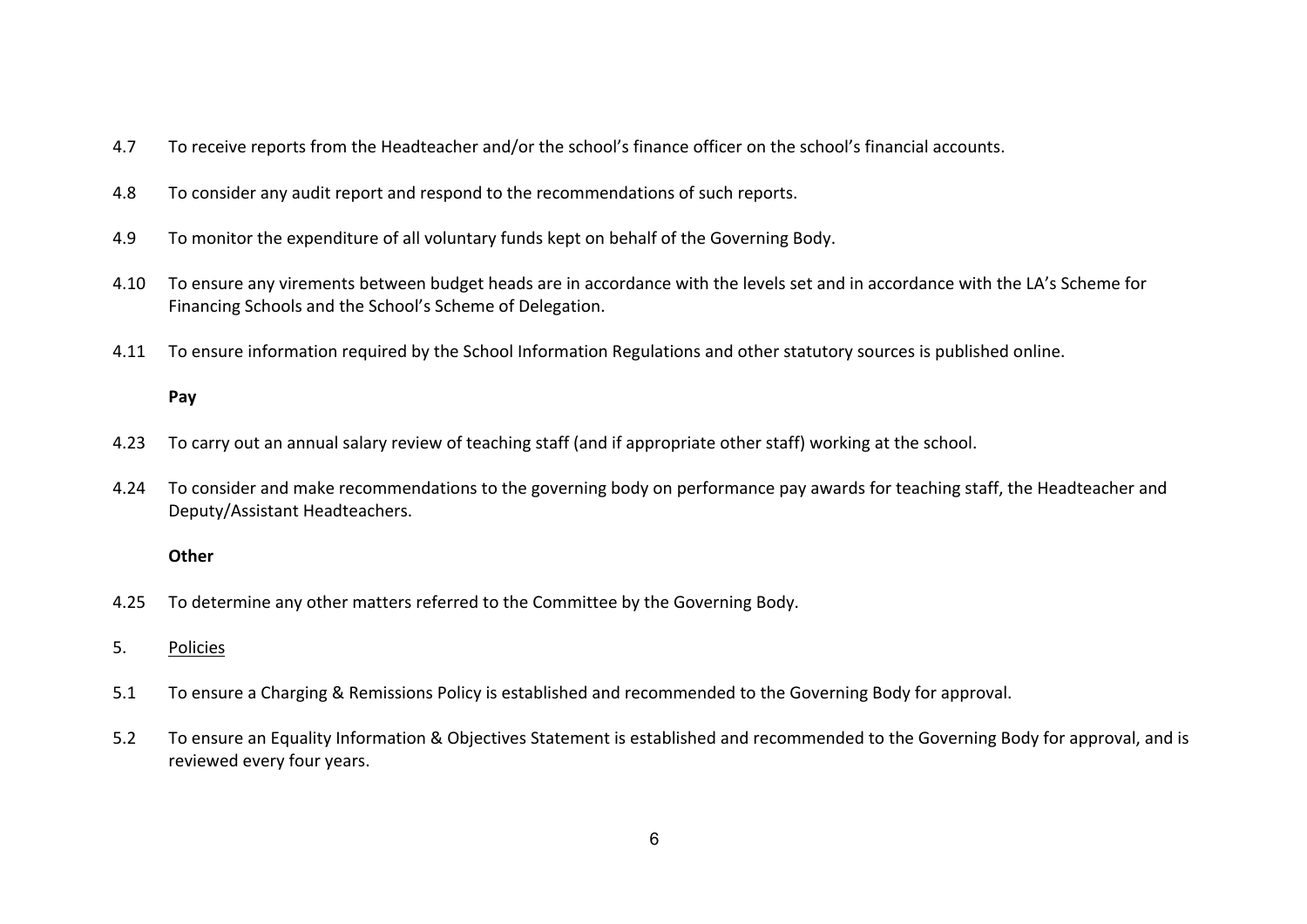- 5.3 To ensure a Financial Scheme of Delegation that clearly defines the responsibilities of the Governing Body, Headteacher and School Staff for the financial, human and asset resource management of the school is established and recommended to the Governing Body for approval, and is reviewed every years.
- 5.4 To ensure a Governors' Allowances Policy is established and recommended to the Governing Body for approval.

# 6. Delegated Functions

- 6.1 To carry out an annual salary review of teaching staff (and if appropriate other staff) working at the school.
- 6.2 To consider and make recommendations to the governing body on performance pay awards for teaching staff, the Headteacher and Deputy/Assistant Headteachers.
- 6.3 To determine any other matters referred to the Committee by the Governing Body.

### 7. Reporting to the Governing Body

- 7.1 The Committee clerk will send the minutes (or draft minutes) of its meetings to the clerk of the Governing Body for inclusion with the agenda of the next meeting of the Governing Body.
- 7.2 The Committee Chair (or, if the Committee Chair is not present at the full Governing Body meeting, any other member of the Committee who was present at the Committee meeting) shall report to the full Governing Body on any actions undertaken by the committee, as delegated to the Committee by the Governing Body, including but not limited to the approval of any policies.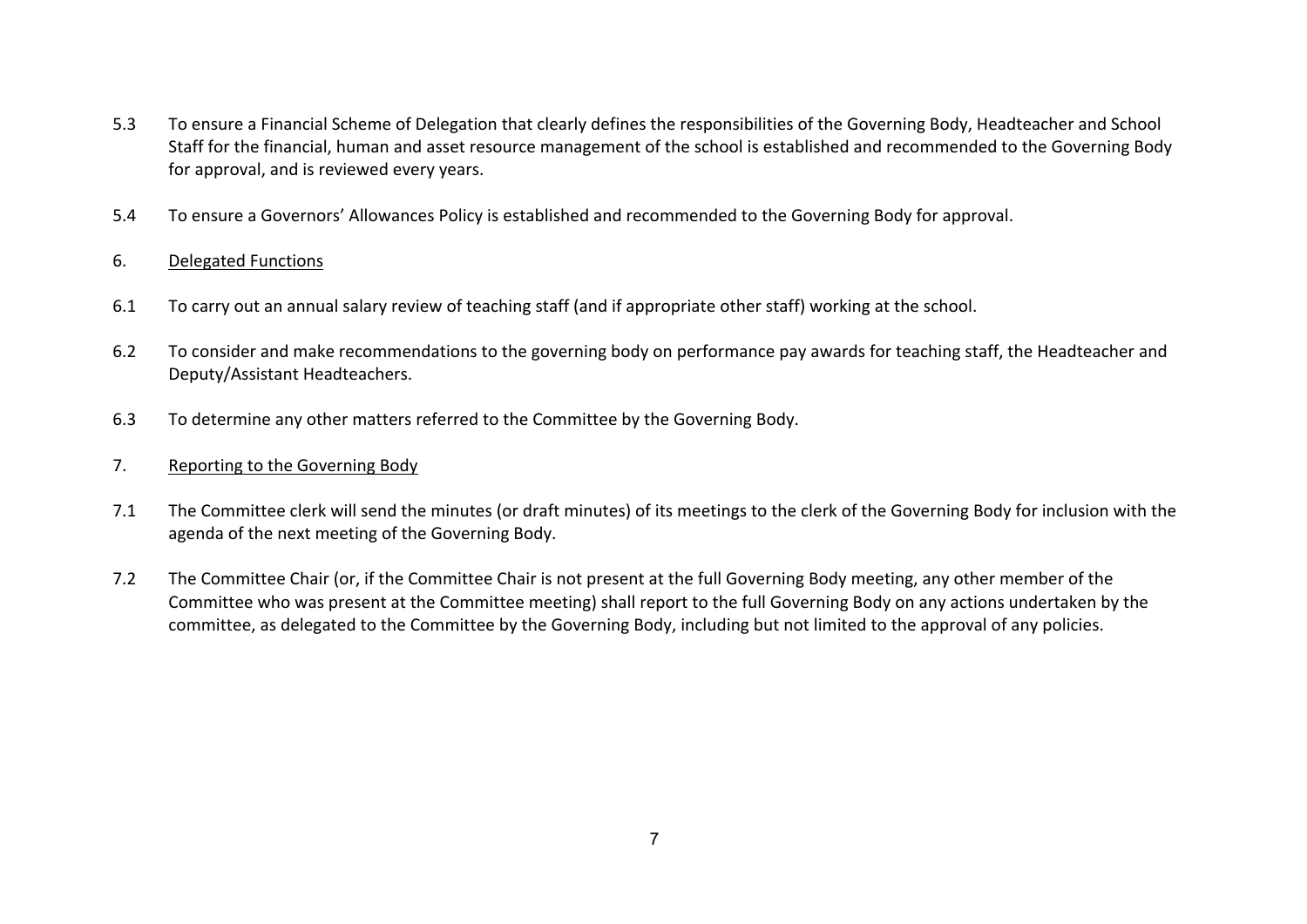# **PREMISES SUB-COMMITTEE - TERMS OF REFERENCE**

#### 1. Membership

The membership of the Committee shall consist of not less than three governors.

# 2. Quorum

The quorum for meetings of the Committee shall be three governors, who are members of the committee.

#### 3. Frequency of Meetings

The Committee shall meet at least once per term.

#### Delegated Functions

- 4.1 To ensure a Health & Safety and Risk Assessments Policy is established and recommended to the Governing Body for approval.
- 4.2 To set (where appropriate) a Lettings Policy for use of the school premises, and to recommend it to the Governing Body for approval.
- 4.3 To ensure a Non-teacher Capability Procedure is established and recommended to the Governing Body for approval.
- 4.4 To ensure a Statement of procedures for allegations of abuse against staff is established and recommended to the Governing Body for approval.
- 4.5 To ensure a Teacher Appraisal Policy is established and recommended to the Governing Body for approval.
- 4.6 To ensure a Teacher Capability Policy is established and recommended to the Governing Body for approval.
- 4.7 To ensure a Teacher Capability Policy (ill-health) is established and recommended to the Governing Body for approval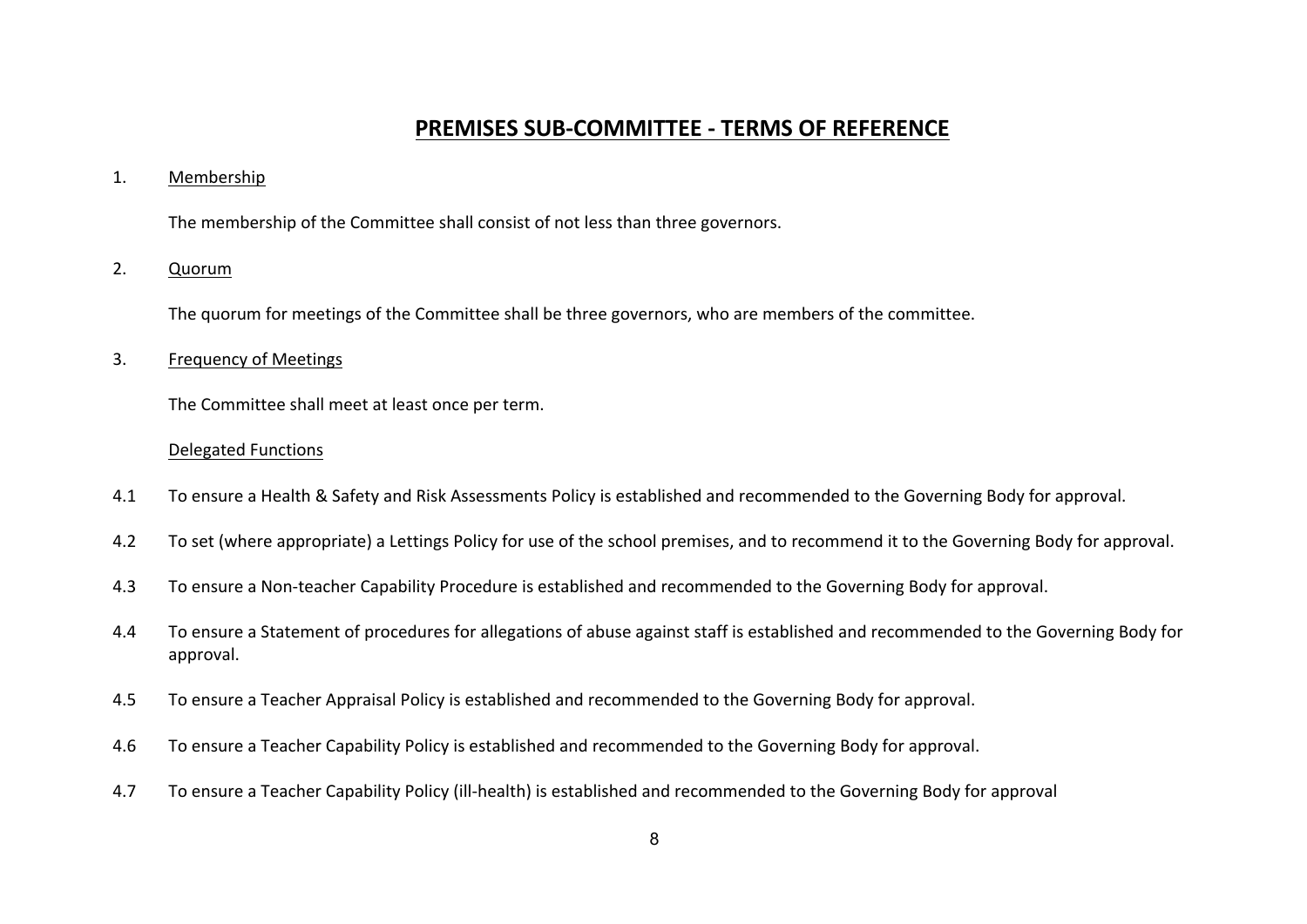# 5. Health & Safety

- 5.1 To approve plans (e.g. asset management plans) for the improvement and maintenance of the premises and grounds within the budget allocation.
- 5.2 To ensure compliance with statutory health and safety regulations.
- 5.3 To ensure adequate premises, contents and public liability insurance is in place.
- 5.4 To ensure all reasonable efforts are made to achieve maximum energy conservation.
- 5.5 To exercise with the Headteacher responsibility for the use of school premises both during and outside the school day.
- 5.6 To determine, within the budget allocation, the provision of services relating to facilities management and grounds maintenance (including the approval and monitoring of any contracts for such services).
- 5.7 To ensure day-to-day repairs and maintenance are monitored.
- 5.8 To establish and keep under review the premises elements of the accessibility plan.
- 6. Reporting to the Governing Body
- 6.1 The Committee clerk will send the minutes (or draft minutes) of its meetings to the clerk of the Governing Body for inclusion with the agenda of the next meeting of the Governing Body.
- 6.2 The Committee Chair (or, if the Committee Chair is not present at the full Governing Body meeting, any other member of the Committee who was present at the Committee meeting) shall report to the full Governing Body on any actions undertaken by the committee, as delegated to the Committee by the Governing Body, including but not limited to the approval of any policies.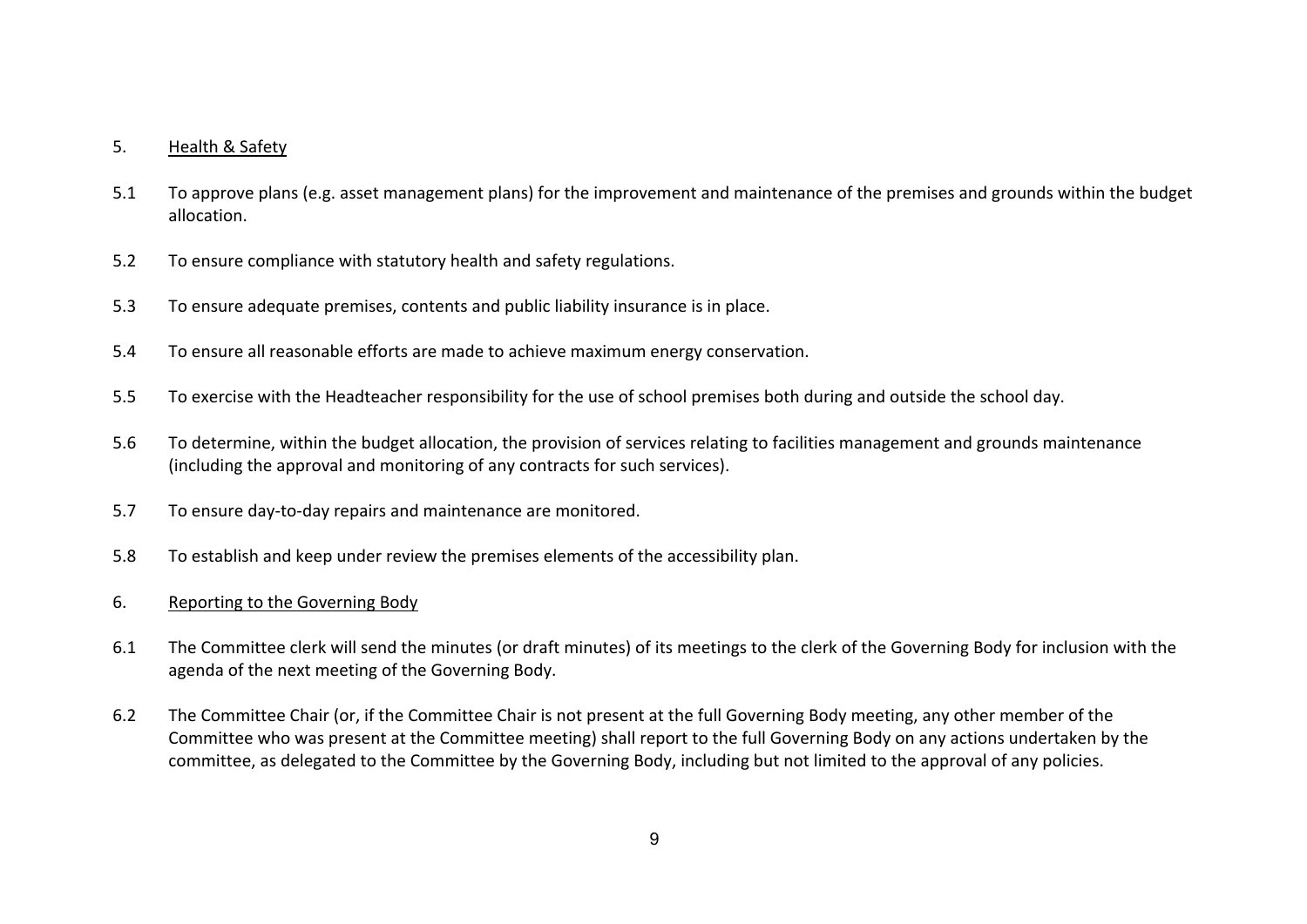|                                  | <b>First Appointed</b> | <b>Term Start</b> | <b>Term End</b> |
|----------------------------------|------------------------|-------------------|-----------------|
| <b>Local Authority Governors</b> |                        |                   |                 |
| Mr William Rowe                  | 01 Oct 2007            | 10 Nov 2018       | 09 Nov 2022     |
| <b>Co-opted governors</b>        |                        |                   |                 |
|                                  | 06 Mar 2013            |                   |                 |
| Mr Augustine Adjei               |                        | 21 May 2018       | 20 May 2022     |
| Mr John Bulwer                   | 25 Mar 2013            | 25 Mar 2019       | 24 Mar 2023     |
| Mr Mark Howarth                  | 18 May 2009            | 18 May 2019       | 17 May 2023     |
| Mr Jeff Hudson                   | 28 Jun 2011            | 21 May 2018       | 20 May 2022     |
| Ms Rachael Morgan                | 22 Sep 2011            | 10 Nov 2018       | 09 Nov 2022     |
| <b>Rev Jonathan Roberts</b>      | 21 Mar 2016            | 20 Mar 2018       | 20 Mar 2022     |
| Ms Emily Wilson                  | 08 Nov 2010            | 08 Nov 2018       | 07 Nov 2022     |
| Vacancy (1)                      |                        |                   |                 |
| <b>Headteachers</b>              |                        |                   |                 |
| Ms Clare Tayton                  | 01 Sep 2003            |                   |                 |
| <b>Parent governors</b>          |                        |                   |                 |
| Ms Winnie Baffoe                 | 26 Jun 2018            | 26 Jun 2018       | 25 Jun 2022     |
| Mr Festus Egbeyemi               | 18 Dec 2018            | 18 Dec 2018       | 17 Dec 2022     |
| <b>Staff governors</b>           |                        |                   |                 |
| <b>Miss Belindy Date</b>         | 06 Mar 2013            | 10 Nov 2016       | 09 Nov 2020     |